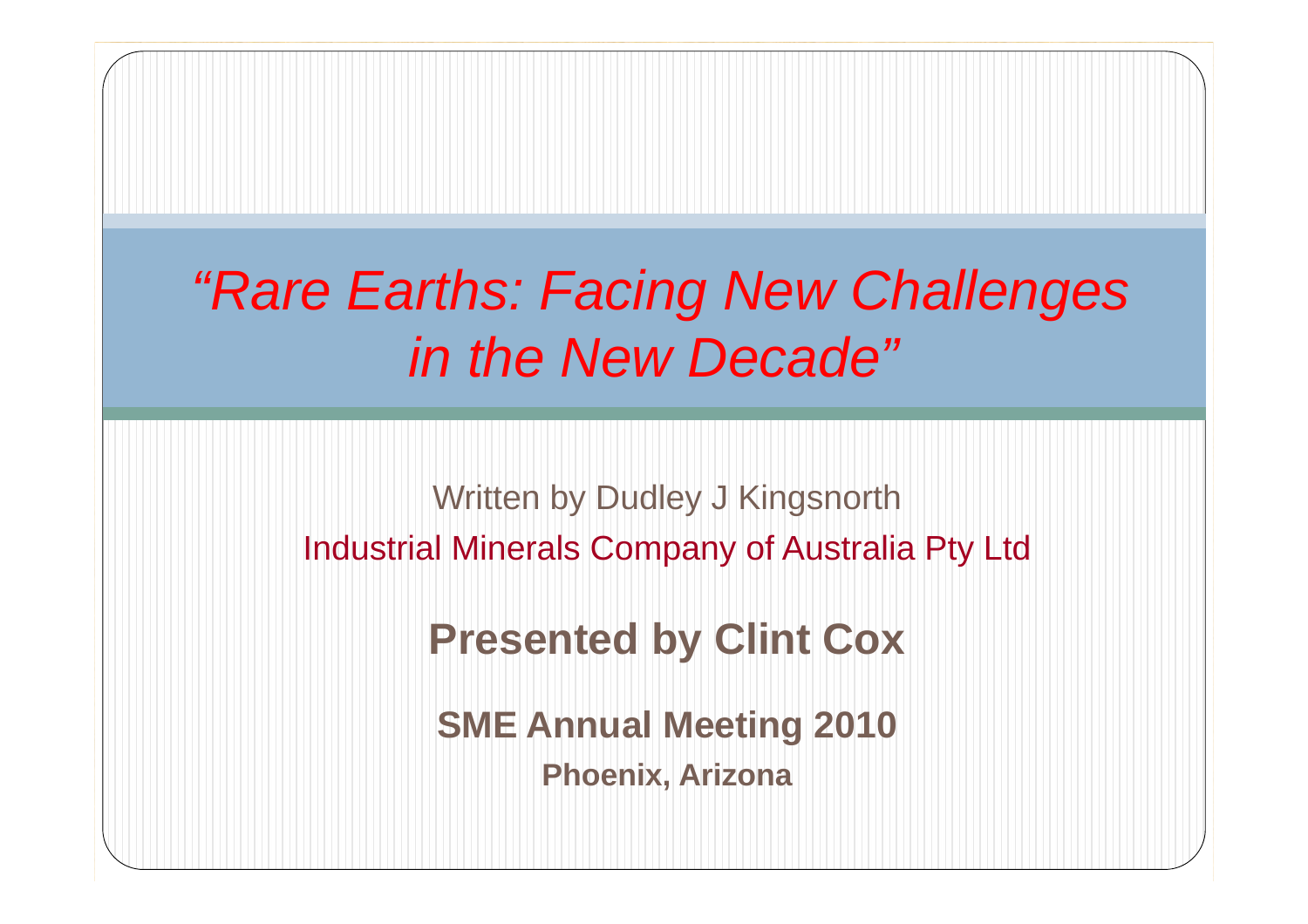#### **DISCLAIMER**

The statements in this presentation represent the considered views of the Industrial Minerals Company of Australia Pty Ltd (IMCOA). It includes certain statements that may be deemed "forward-looking statements." All statements in this presentation, other than statements of historical facts, that address future market developments, government actions and events, are forward-looking statements. Although IMCOA believes the outcomes expressed in such forwardlooking statements are based on reasonable assumptions, such statements are not guarantees of future performance and actual results or developments may differ materially from those in forward-looking statements. Factors that could cause actual results to differ materially from those in forward-looking statements include new rare earth applications, the development of economic rare earth substitutes and general economic, market or business conditions.

While, IMCOA has made every reasonable effort to ensure the veracity of the information presented it cannot expressly guarantee the accuracy and reliability of the estimates, forecasts and conclusions contained herein. Accordingly, the statements in the presentation should be used for general guidance only.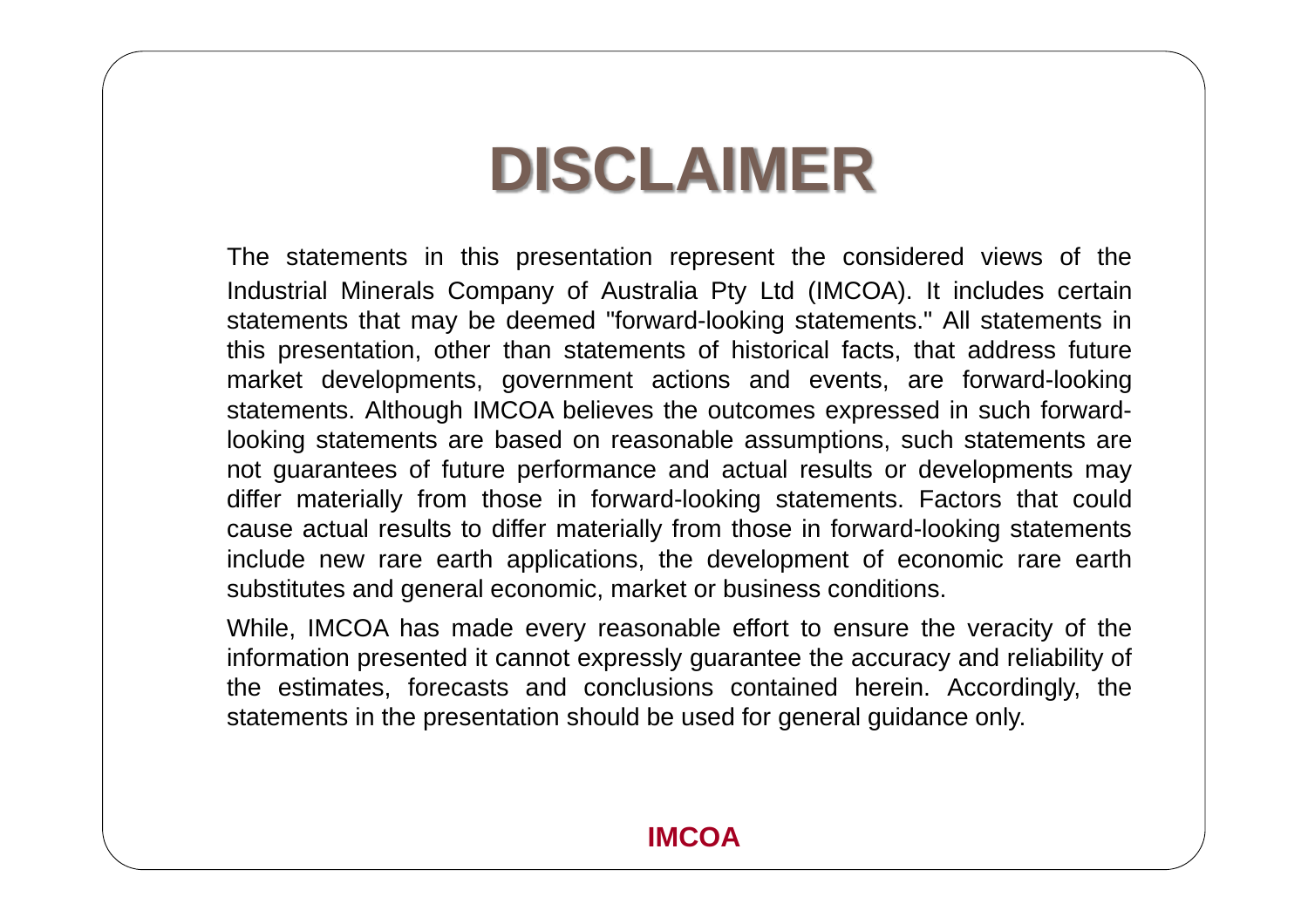# **Summary of Presentation**

- Introduction
- Demand today
- China
- Forecast future demand
- 10 steps to commercial production
- $\bullet$ Potential future new suppliers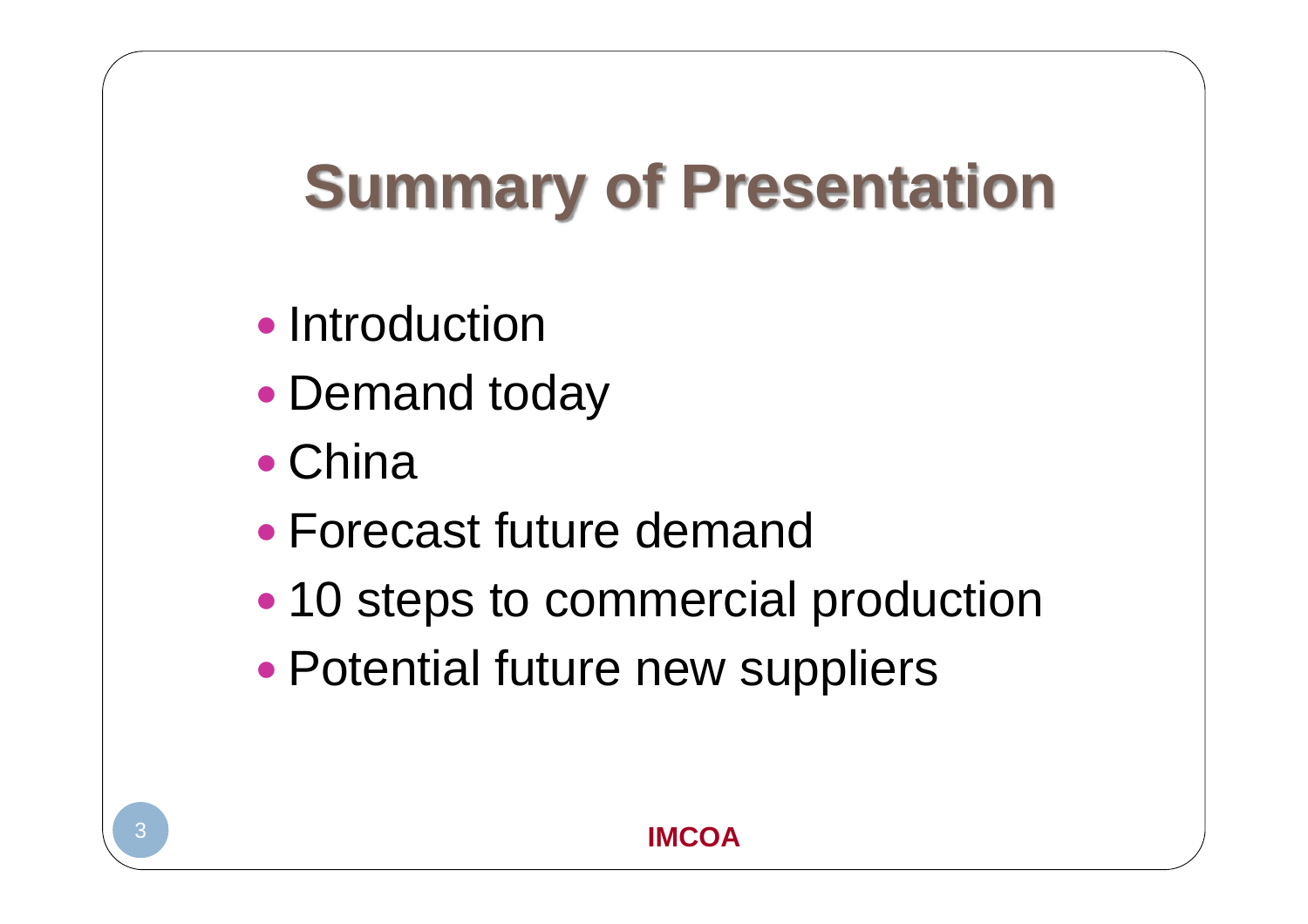# **Rare Earths: Type & Symbols**

| <b>Element</b> | <b>Type</b>    | <b>Symbol</b> | <b>Atomic Weight</b> |  |  |
|----------------|----------------|---------------|----------------------|--|--|
| Lanthanum      |                | La            | 138.92               |  |  |
| Cerium         | 'Light'        | Ce            | 140.13               |  |  |
| Praseodymium   | or<br>'Ceric'  | Pr            | 140.92               |  |  |
| Neodymium      |                | <b>Nd</b>     | 144.27               |  |  |
| Samarium       |                | Sm            | 150.43               |  |  |
| Europium       | Eu<br>'Medium' |               | 152.00               |  |  |
| Gadolinium     |                | Gd            | 156.90               |  |  |
| Terbium        |                | Tb            | 159.20               |  |  |
| Dysprosium     |                | Dy            | 162.46               |  |  |
| Holmium        | 'Heavy'        | Ho            | 163.50               |  |  |
| Erbium         |                | Er            | 167.20               |  |  |
| Thulium        | or             | Tm            | 169.40               |  |  |
| Ytterbium      | 'Yttric'       | Yb            | 173.04               |  |  |
| Lutetium       |                | Lu            | 174.99               |  |  |
| Yttrium        |                | Y             | 88.92                |  |  |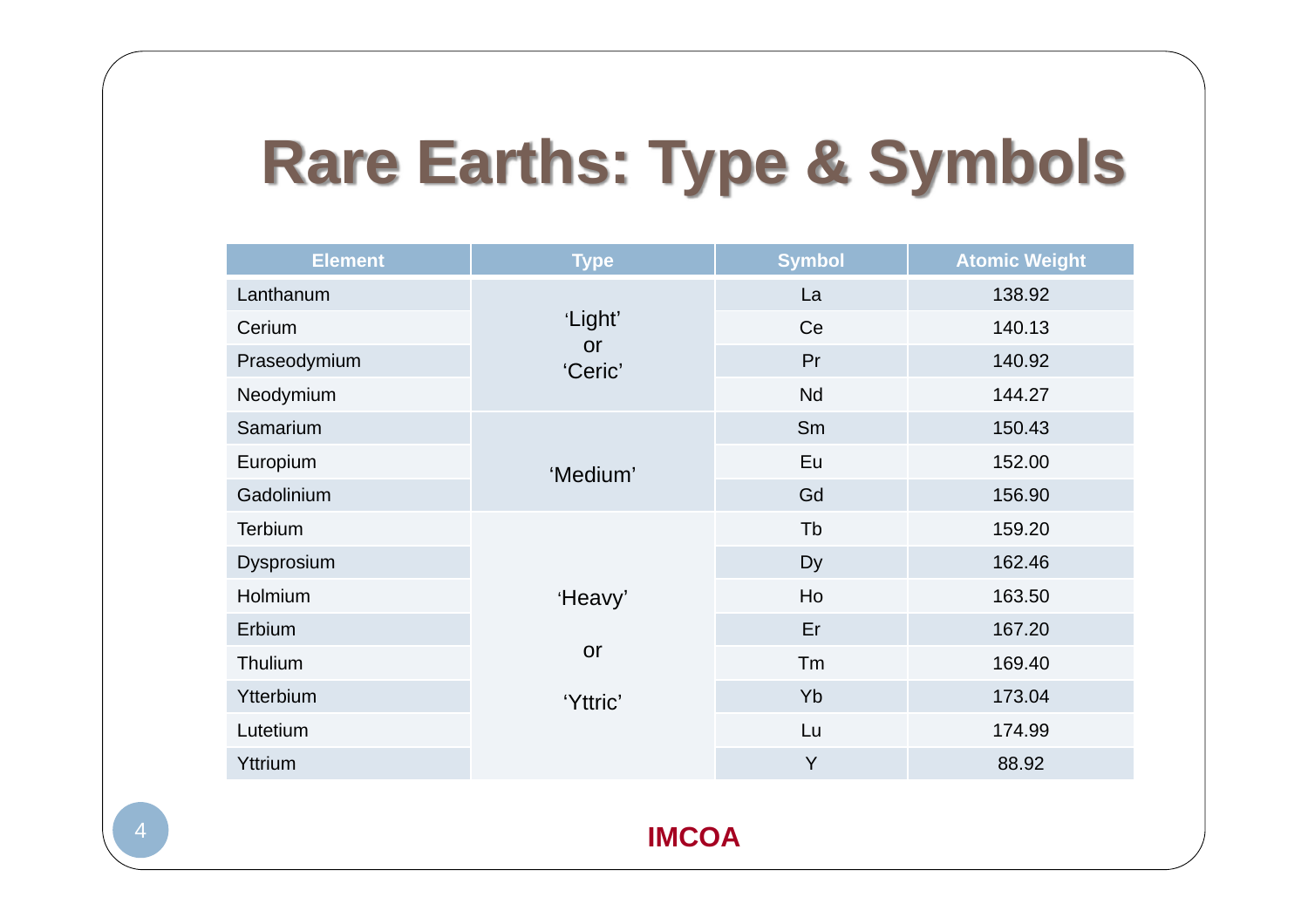### **The Last 18-24 Months**

- Global financial crisis
- China declares 'heavy' rare earths resources are finite (approx. 15 years)
- Chinese export quotas reduced
- Chinese export taxes maintained
- Stockpiles of REs established in China
- Consolidation of rare earths industry started in Southern China (ionic clays)
- Lynas & Molycorp announce they will move their projects to 20,000tpa REO quickly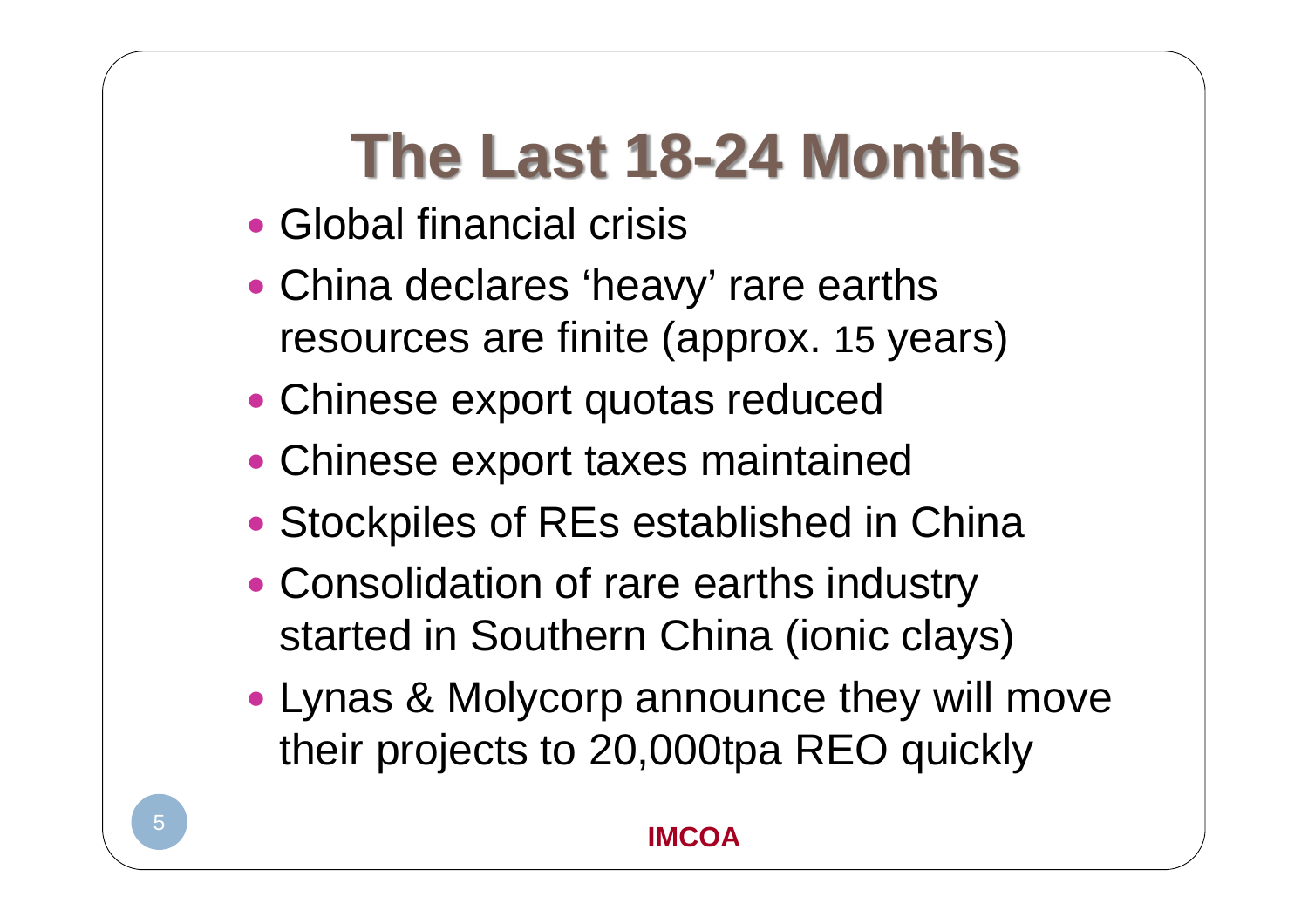#### **Rare Earths – Commercial Concepts**

- Rare earths are not commodities customer specific
- Western rare earths enterprises are single project companies (debt has to be non-recourse project funded)
- Capital intensive (>US\$40/kg annual capacity)
- Long start-up; limited expertise outside China
- Supply and demand for individual REOs is not in balance
- Used in small quantities:
	- REO price has negligible impact on final product price
	- **Limited recycling**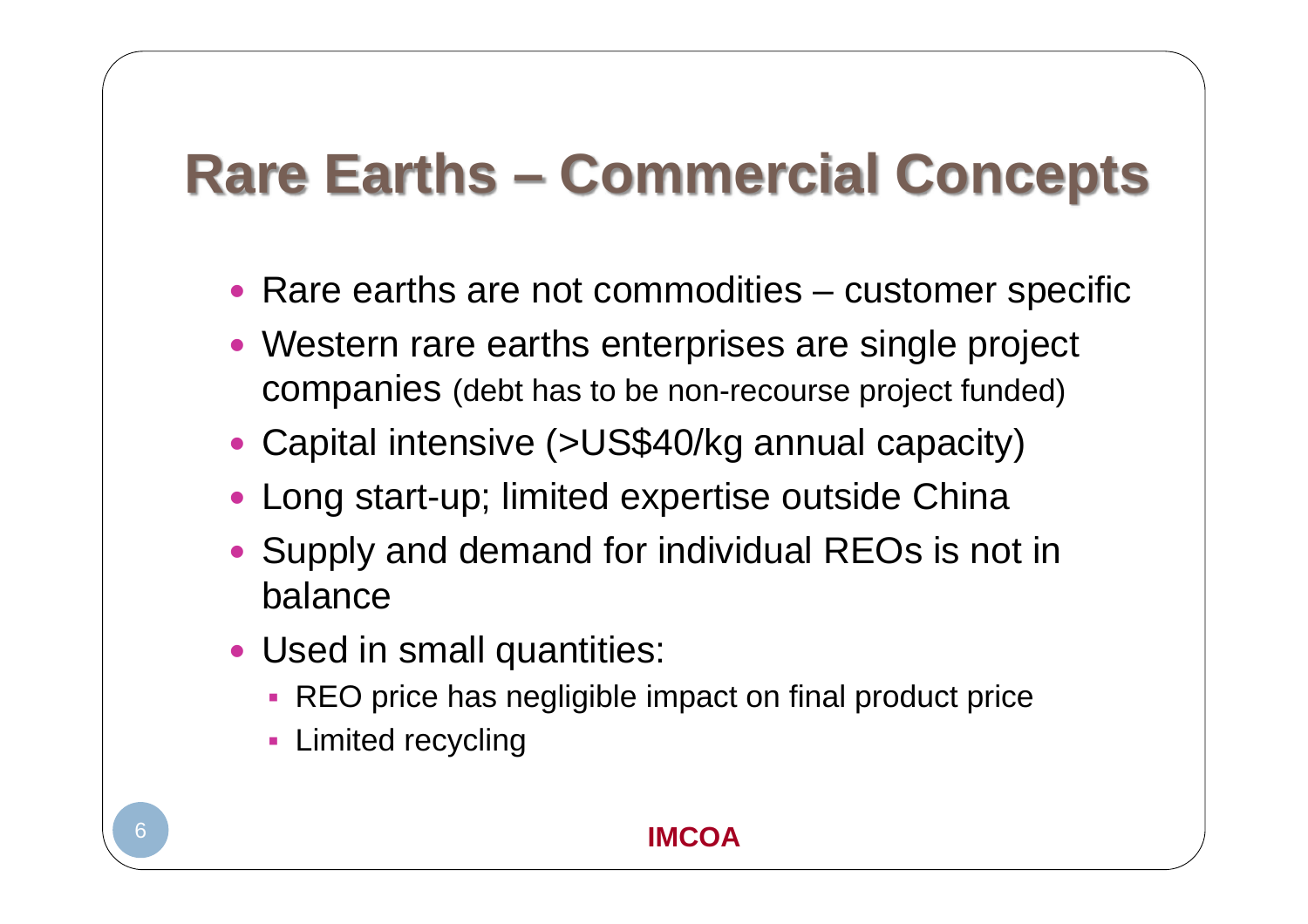#### **Rare Earths – Technical Concepts**

- Rare earths have unique chemical, magnetic and luminescent properties
- Each orebody is different; so the process route is project specific
- Pilot plant studies are an essential element of a Bankable Feasibility Study
- Rare earths are chemically similar so they are difficult to separate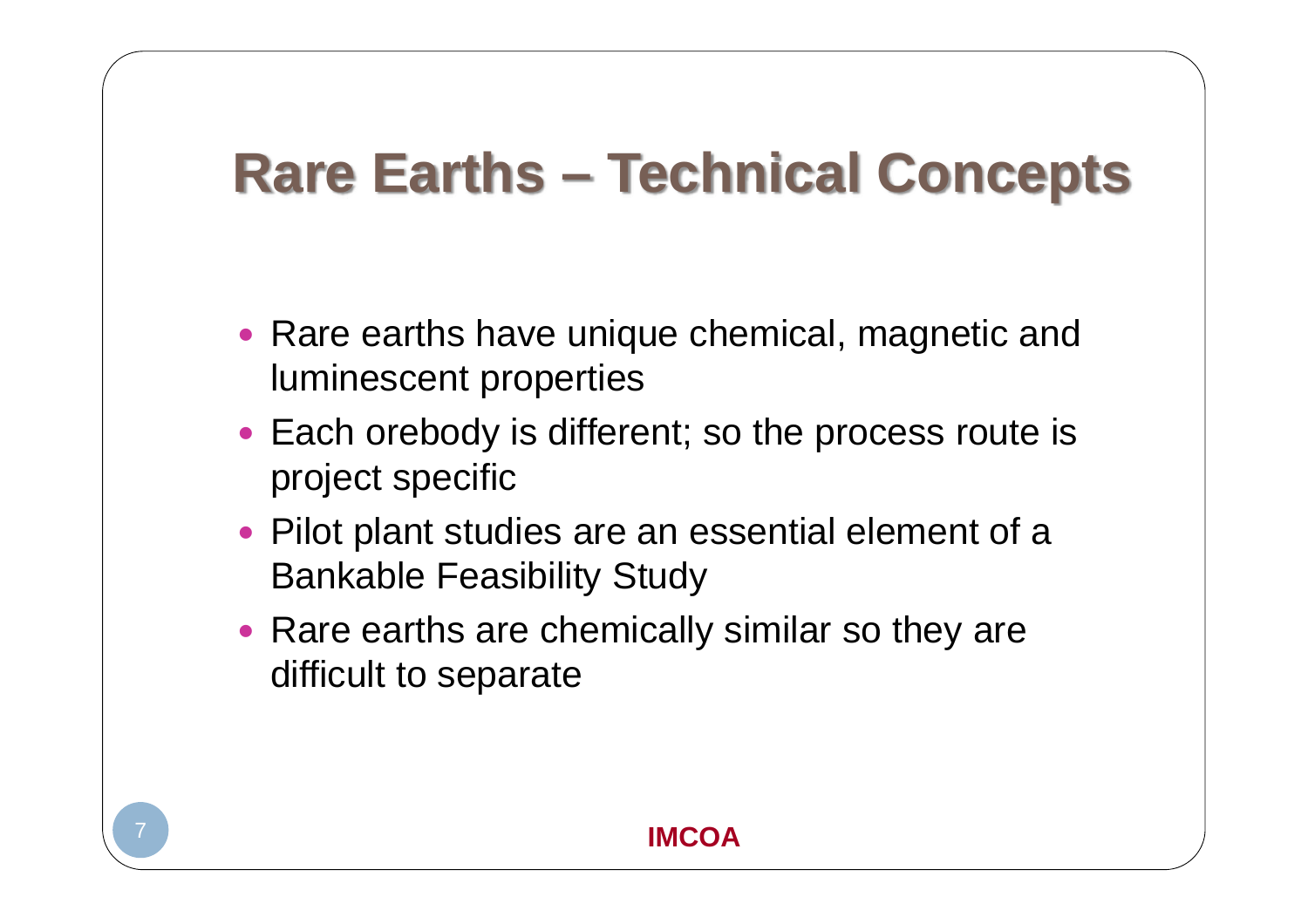#### **The Rare Earths Market Today**

- y Estimated demand in 2008: 124,000t REO
- y Estimated demand in 2009: 80-85,000t REO
- Average price: US\$9-11/kg REO
- Total value: US\$1¼ billion pa
- Constraints on Chinese exports are creating opportunities for non-Chinese projects
- Several non-Chinese rare earths projects being evaluated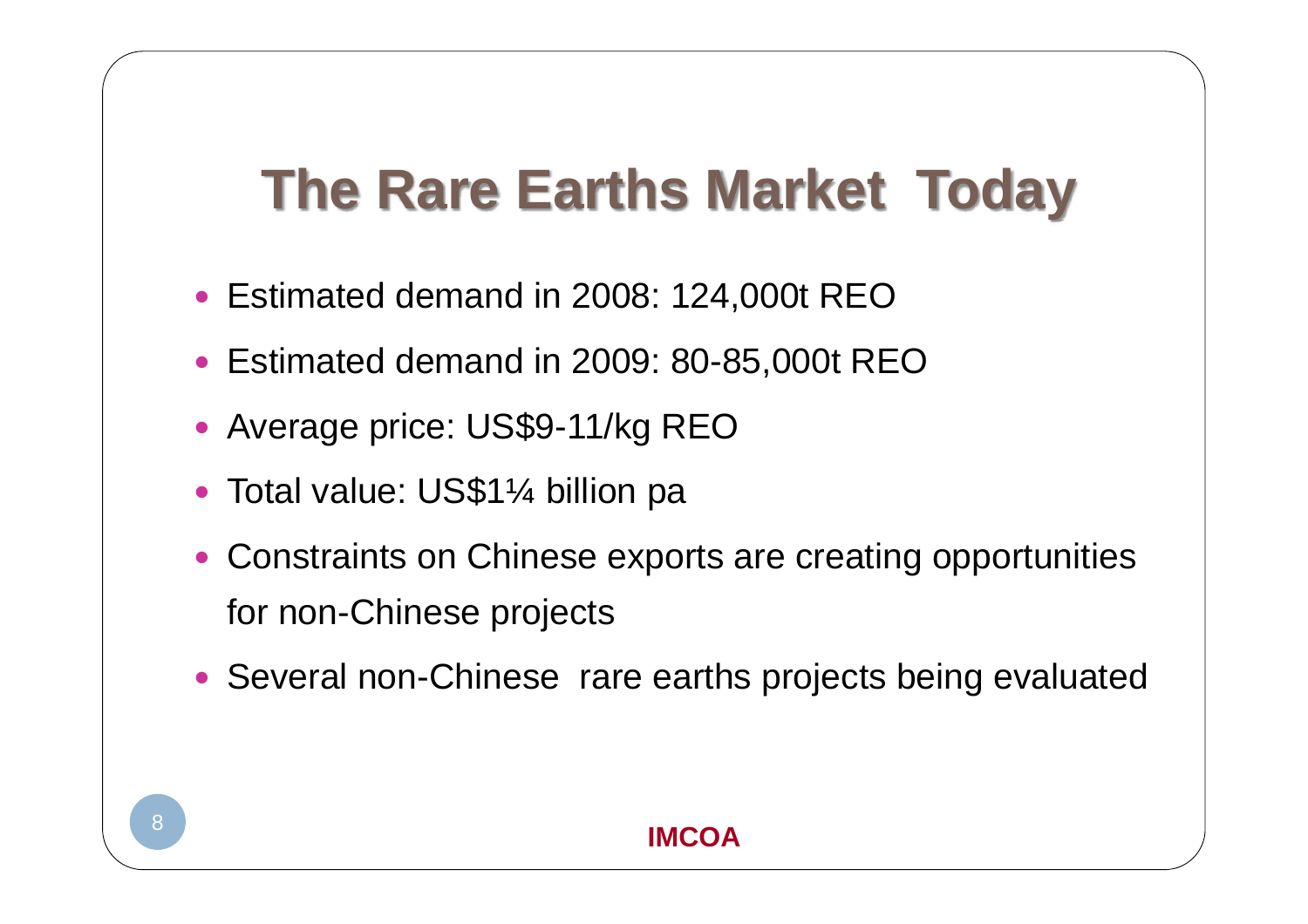## **Global RE Consumption 2008**

**Estimated Global Rare Earths Demand in 2008 (t REO ±10%) (Source: Roskill, IMCOA)**

| <b>Application</b>  | China  | Japan &<br><b>NE Asia</b> | <b>USA</b> | <b>Others</b> | <b>Total</b> |
|---------------------|--------|---------------------------|------------|---------------|--------------|
| Catalysts           | 9,000  | 3,000                     | 9,500      | 3,500         | 25,000       |
| <b>Glass</b>        | 7,500  | 2,000                     | 1,000      | 1,500         | 12,000       |
| Polishing           | 8,000  | 4,500                     | 1,000      | 1,500         | 15,000       |
| <b>Metal Alloys</b> | 15,500 | 4,500                     | 1,250      | 1,000         | 22,250       |
| <b>Magnets</b>      | 21,000 | 3,500                     | 750        | 1,000         | 26,250       |
| Phosphors           | 5,500  | 2,500                     | 500        | 500           | 9,000        |
| Ceramics            | 2,500  | 2,500                     | 1,250      | 750           | 7,000        |
| Other               | 5,000  | 2,000                     | 250        | 250           | 7,500        |
| <b>Total</b>        | 74,000 | 24,500                    | 15,500     | 10,000        | 124,000      |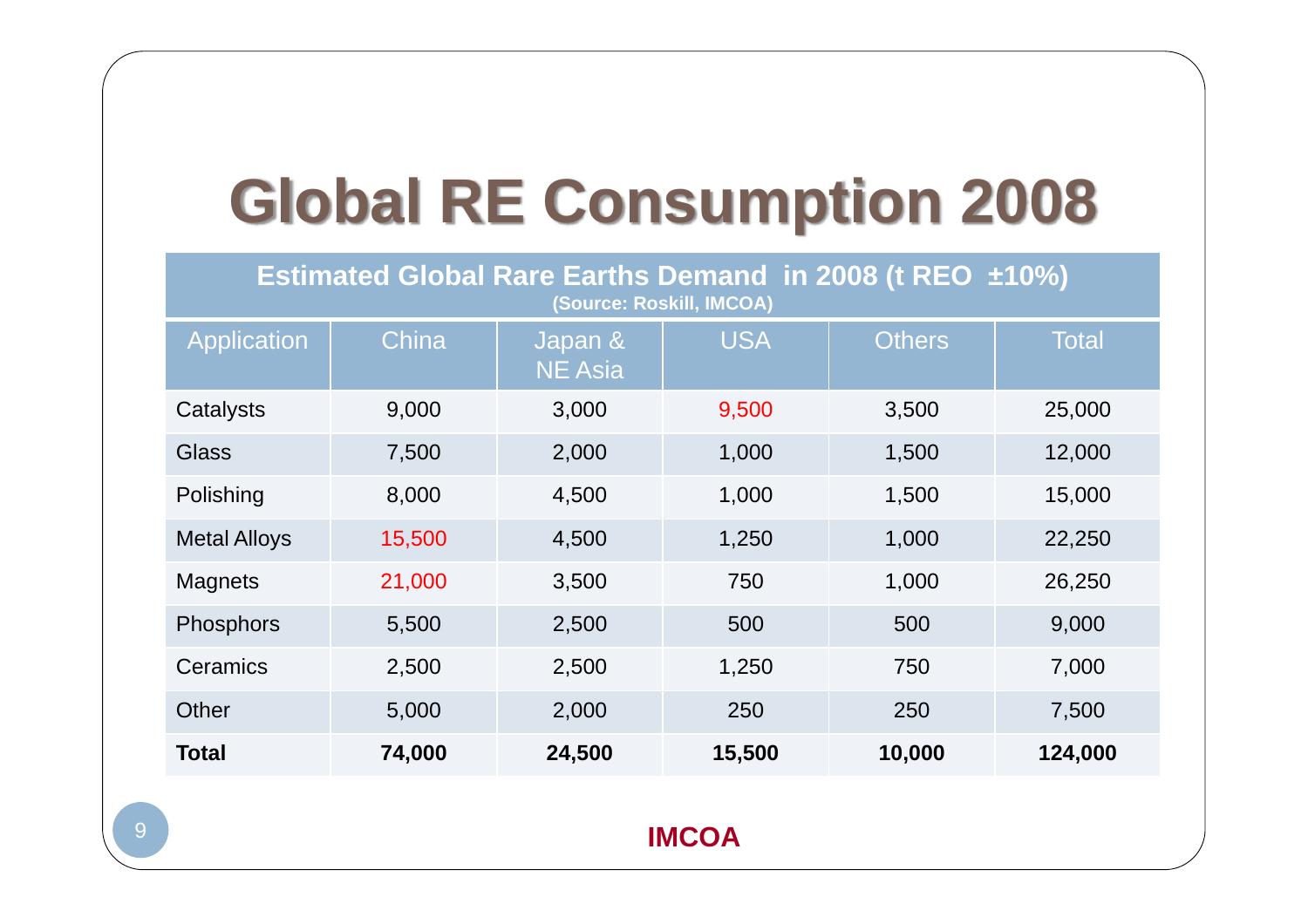#### **2008 REO Consumption**



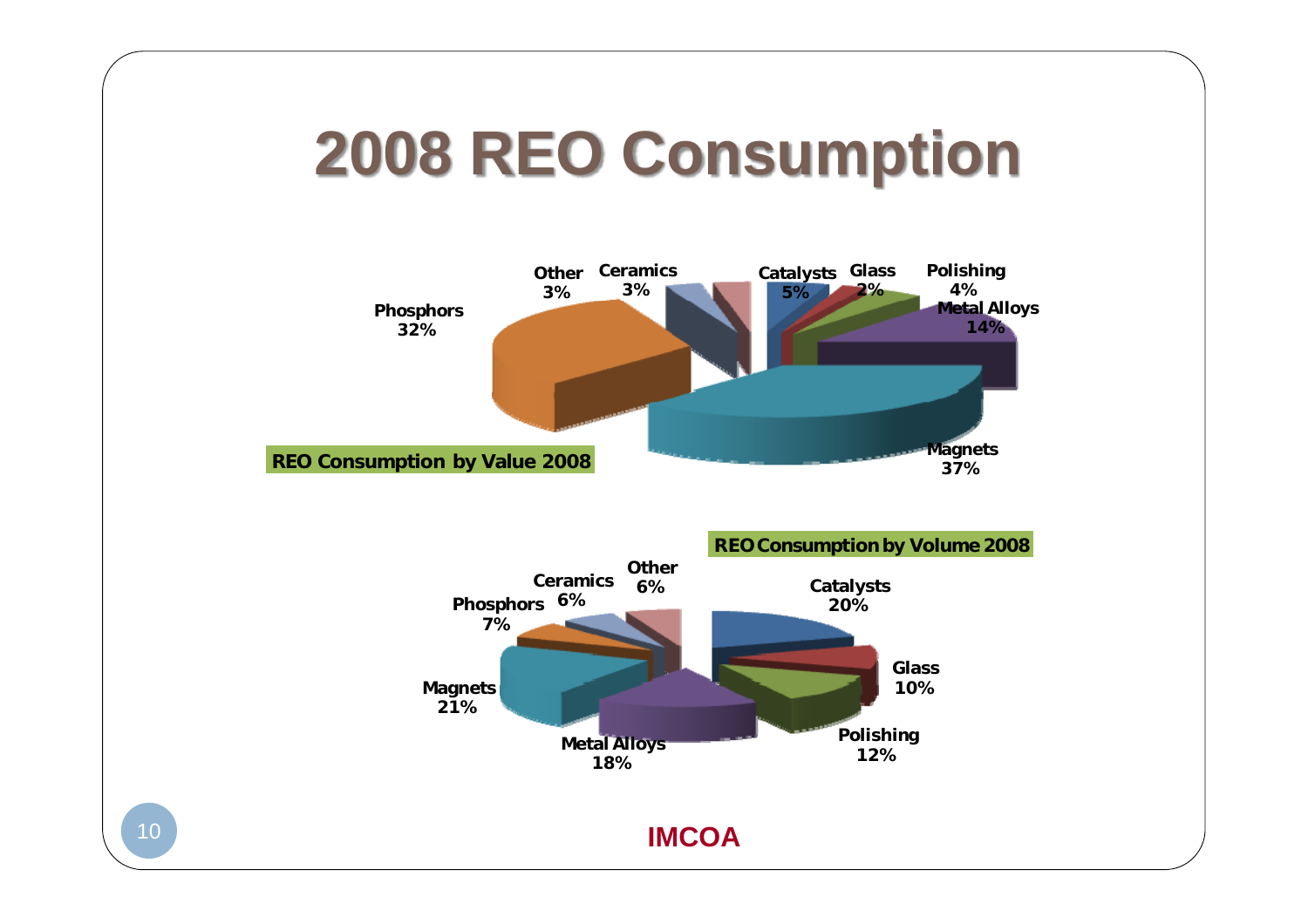## **China: Industry Constraints**

- Production quotas reserves limited
- Export quotas falling annually
- Export taxes: 15-25%
- VAT rebate on exports withdrawn
- No new rare earth mining licences
- Environmental legislation enforced
- Potential shortage of Tb, Dy and Y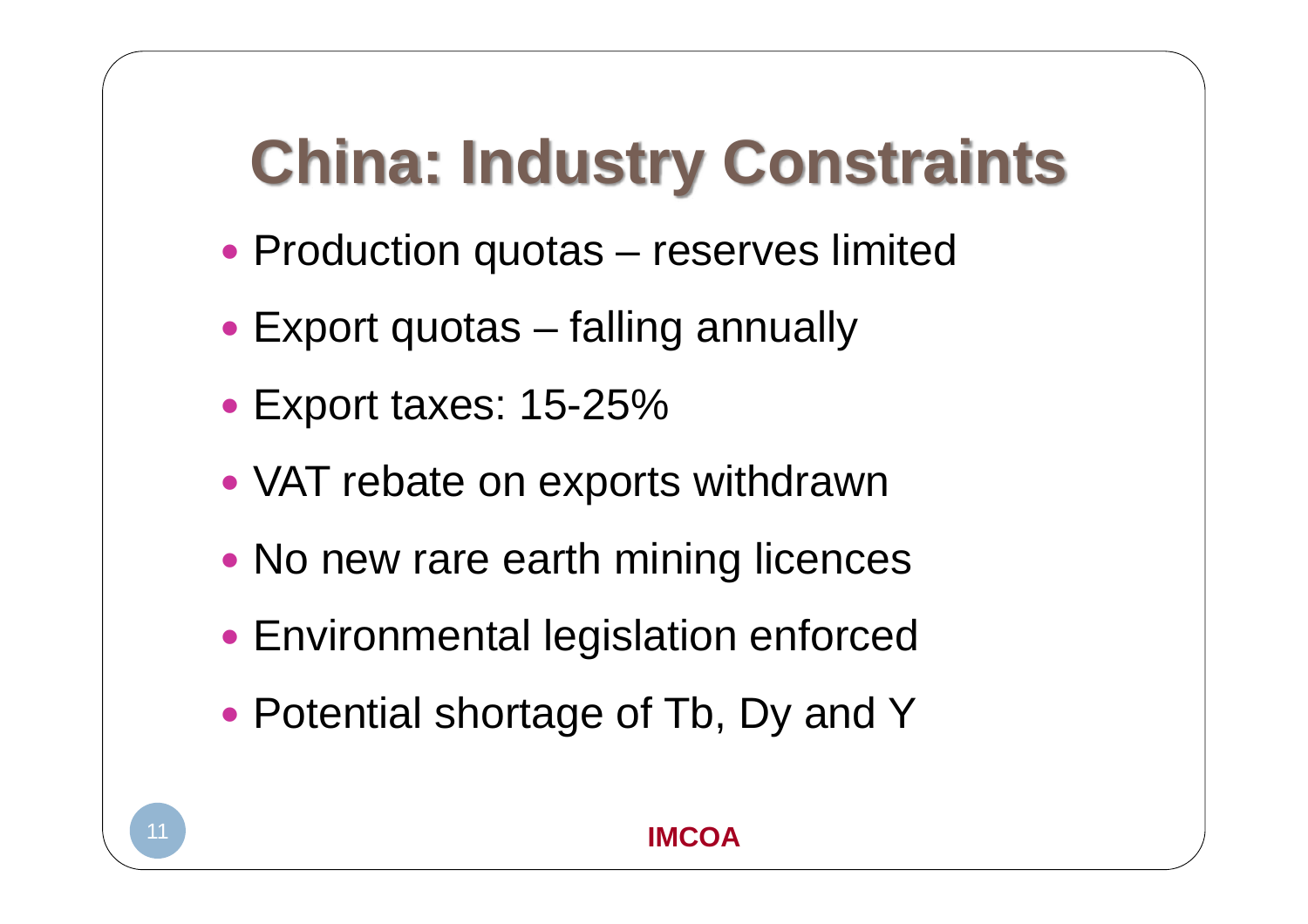### **China: Export Quota History**

**Chinese Export Quota History 2004-2010 (Tonnes REO)**

|      |                                                                       | <b>ROW</b>                                                          |                                       |                   |         |
|------|-----------------------------------------------------------------------|---------------------------------------------------------------------|---------------------------------------|-------------------|---------|
| Year | <b>Domestic</b><br><b>Companies</b>                                   | Foreign<br><b>Companies</b>                                         | Total                                 | Change            | Demand  |
| 2005 | 48,040t                                                               | 17,659t                                                             | 65,609t                               | $0\%$             | 46,000t |
| 2006 | 45,752t                                                               | 16,069t                                                             | 61,821t                               | $-6%$             | 50,000t |
| 2007 | 43,574t                                                               | 16,069t                                                             | 59,643t                               | $-4%$             | 50,000t |
| 2008 | Actual: 34,156t<br>Adjusted: 40,987t*                                 | Actual: 13, 293t<br>Adjusted: 15,834t*                              | Actual: 47,449t<br>Adjusted: 56,939t* | $-5\frac{1}{2}\%$ | 50,000t |
| 2009 | 33,300t                                                               | 16,845t                                                             | 50,145t                               | $-12%$            | 25,000t |
| 2010 | Quota for 1H2010 is<br>16,304t compared<br>with 15,043t for<br>1H2009 | Quota for 1H2010 is<br>5,978t compared<br>with 6,685t for<br>1H2009 | n/a                                   | n/a               | 48,000t |

Note: \* Quotas adjusted to an equivalent 12 month quota as there was a change in the dates for which they were issued; so that now they are for a calendar year

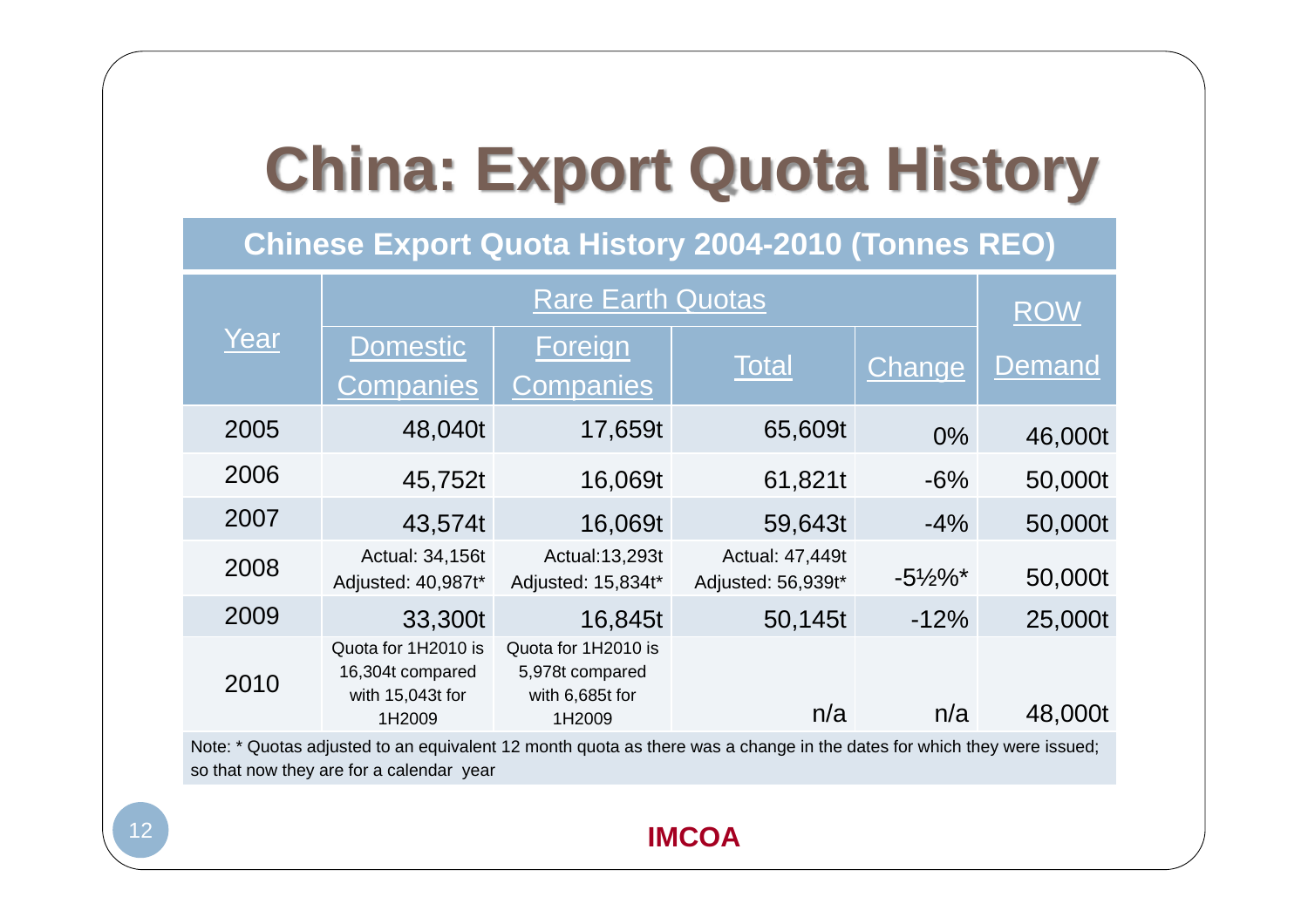#### **Chinese Rare Earths Production**

**Chinese Production of Rare Earth Chemical Concentrates 2004-14 (tpa REO ±10%)**

| Year | Bayan Obo<br><b>Bastnasite</b> | Sichuan<br><b>Bastnasite</b> | lon<br><b>Adsorption</b><br><b>Clays</b> | <b>Monazite</b> | <b>Total</b> | <b>NDRC</b><br>Quotas |
|------|--------------------------------|------------------------------|------------------------------------------|-----------------|--------------|-----------------------|
| 2004 | 42-48,000                      | 20-24,000                    | 28-32,000                                |                 | 90-100,000   | n/a                   |
| 2006 | 45-55,000                      | 22-26,000                    | 40-50,000                                | 8-12,000        | 125-140,000  | n/a                   |
| 2008 | 60-70,000                      | 10-15,000                    | 45-55,000                                | 8-12,000        | 125-140,000  | 127,280               |
| 2010 | 55-65,000                      | 10-15,000                    | 35-45,000                                | 4-8,000         | 110-130,000  | 122,000               |
| 2014 | 80-100,000                     | 20-40,000                    | 40-50,000                                | $8 - 12,000$    | 160-170,000  | 140-160,000           |

Note: Illegal or uncontrolled mining and processing is not included. It has amounted to 10-20,000t pa REO over the last 3-5 years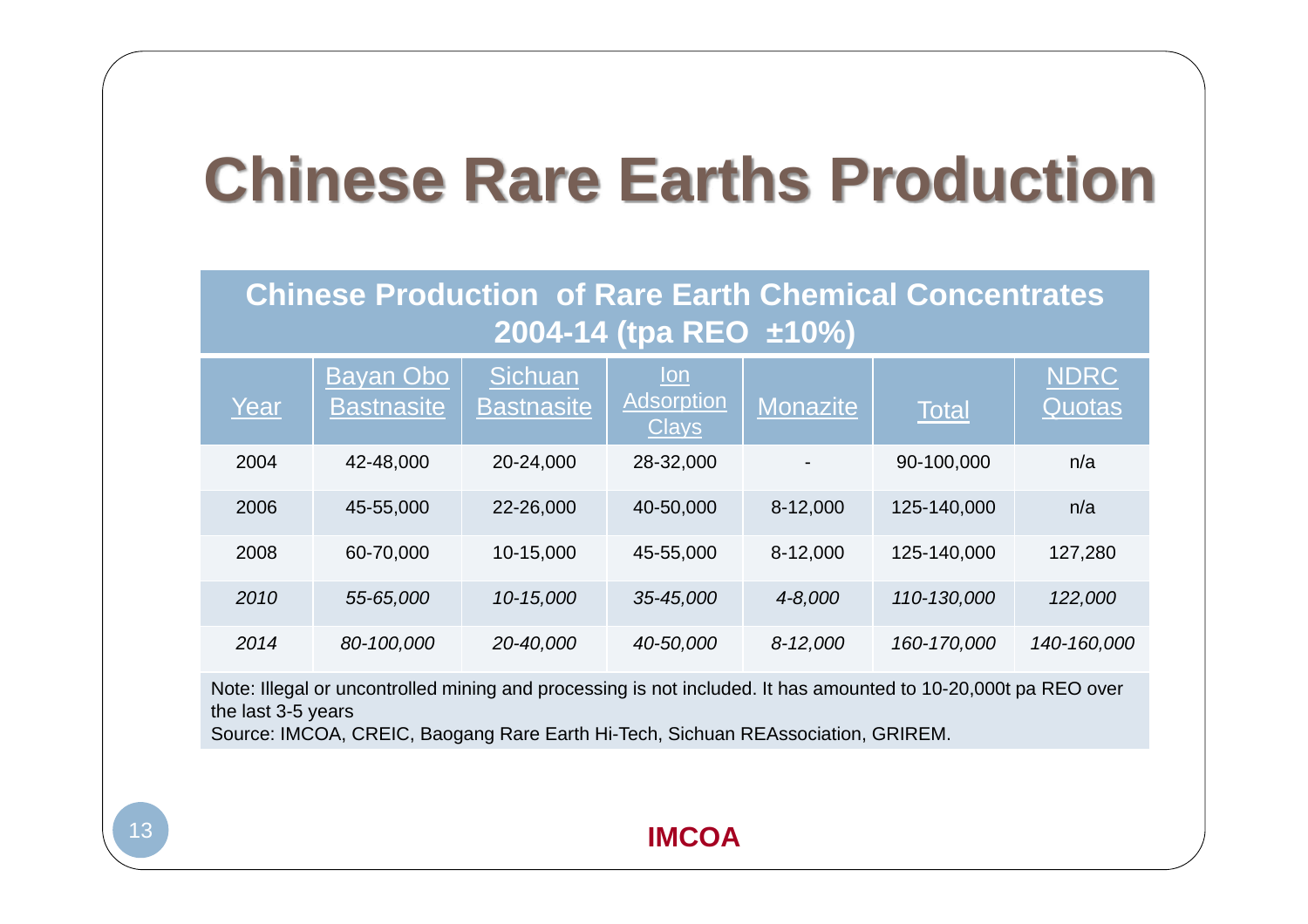#### **Forecast Demand in 2014**

**Global Rare Earths Demand in 2008 & 2014 (tpa REO) ± 15% (Source: IMCOA, Roskill, Private Discussions with Industry Stakeholders)**

| <b>Application</b>              | <b>Consumption tpa REO</b> | <b>Market Share</b> |      |
|---------------------------------|----------------------------|---------------------|------|
|                                 | 2008                       | 2014f               | 2014 |
| Catalysts                       | 25,000                     | 30-33,000           | 17%  |
| Glass                           | 12,000                     | 12-13,000           | 7%   |
| Polishing                       | 15,000                     | 19-21,000           | 11%  |
| <b>Metal Alloys</b>             | 22,250                     | 42-48,000           | 25%  |
| <b>Magnets</b>                  | 26,250                     | 38-42,000           | 22%  |
| <b>Phosphors &amp; Pigments</b> | 9,000                      | 11-13,000           | 7%   |
| Ceramics                        | 7,000                      | 8-10,000            | 5%   |
| Other                           | 7,500                      | 9-12,000            | 6%   |
| <b>Totals</b>                   | 124,000                    | 170-190,000         | 100% |
|                                 | <b>IMCOA</b>               |                     |      |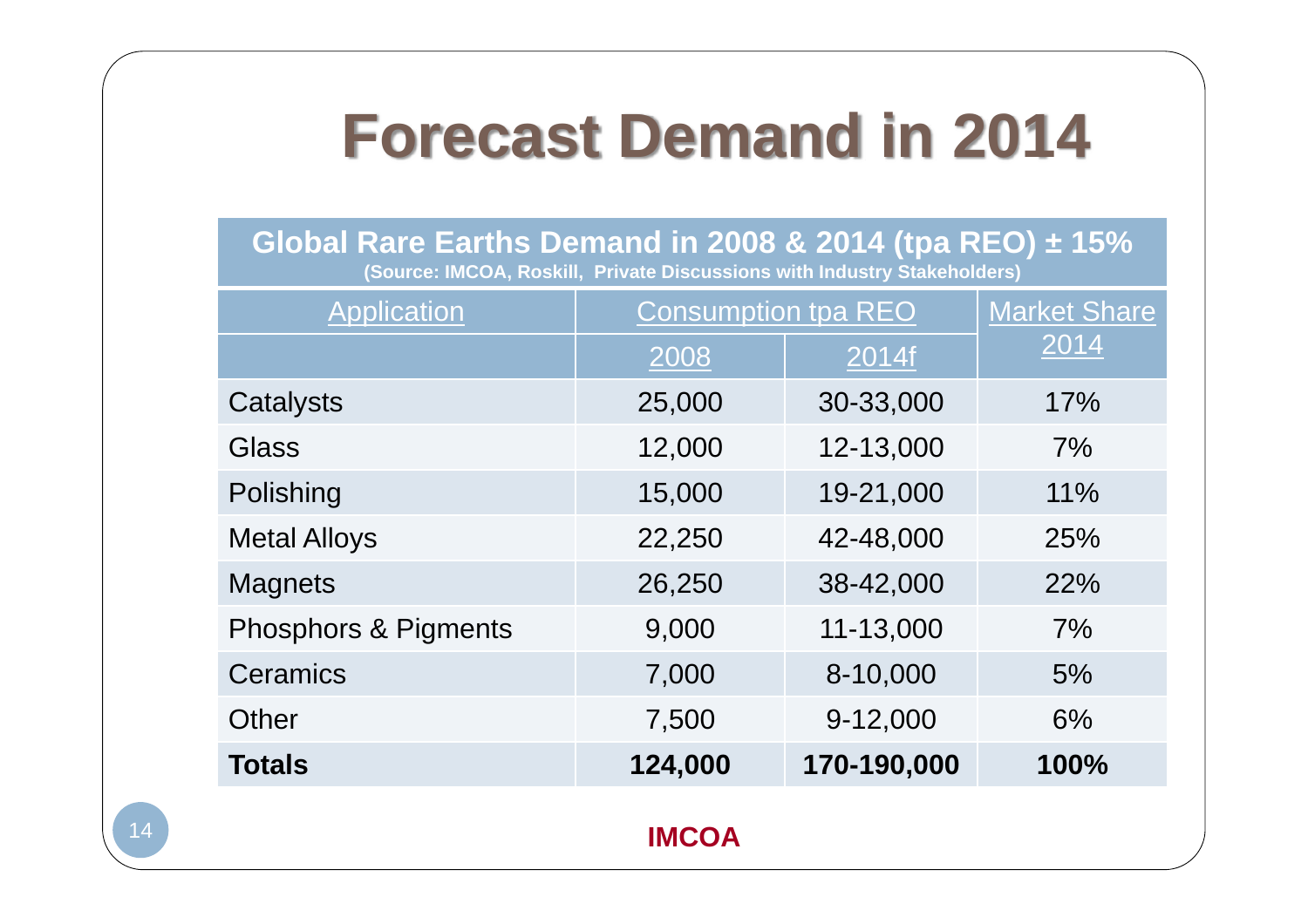### **The Issue of 'Balance' in 2014**

**Forecast Supply and Demand for Selected Rare Earths in 2014**

| <b>Rare Earth Oxide</b> | Demand @<br>170-190,000tpa REO | Supply @<br>190-210,000tpa REO |  |  |  |  |
|-------------------------|--------------------------------|--------------------------------|--|--|--|--|
| Lanthanum               | 50-55,000t REO                 | 52-57,000t REO                 |  |  |  |  |
| Cerium                  | 60-65,000t REO                 | 80-85,000t REO                 |  |  |  |  |
| <b>Terbium</b>          | 400-500t REO                   | 400-500t REO                   |  |  |  |  |
| <b>Dysprosium</b>       | 1,900-2,300t REO               | 1,800-2,000t REO               |  |  |  |  |
| Yttrium                 | 10-14,000t REO                 | 9-13,000t REO                  |  |  |  |  |
| IMCOA                   |                                |                                |  |  |  |  |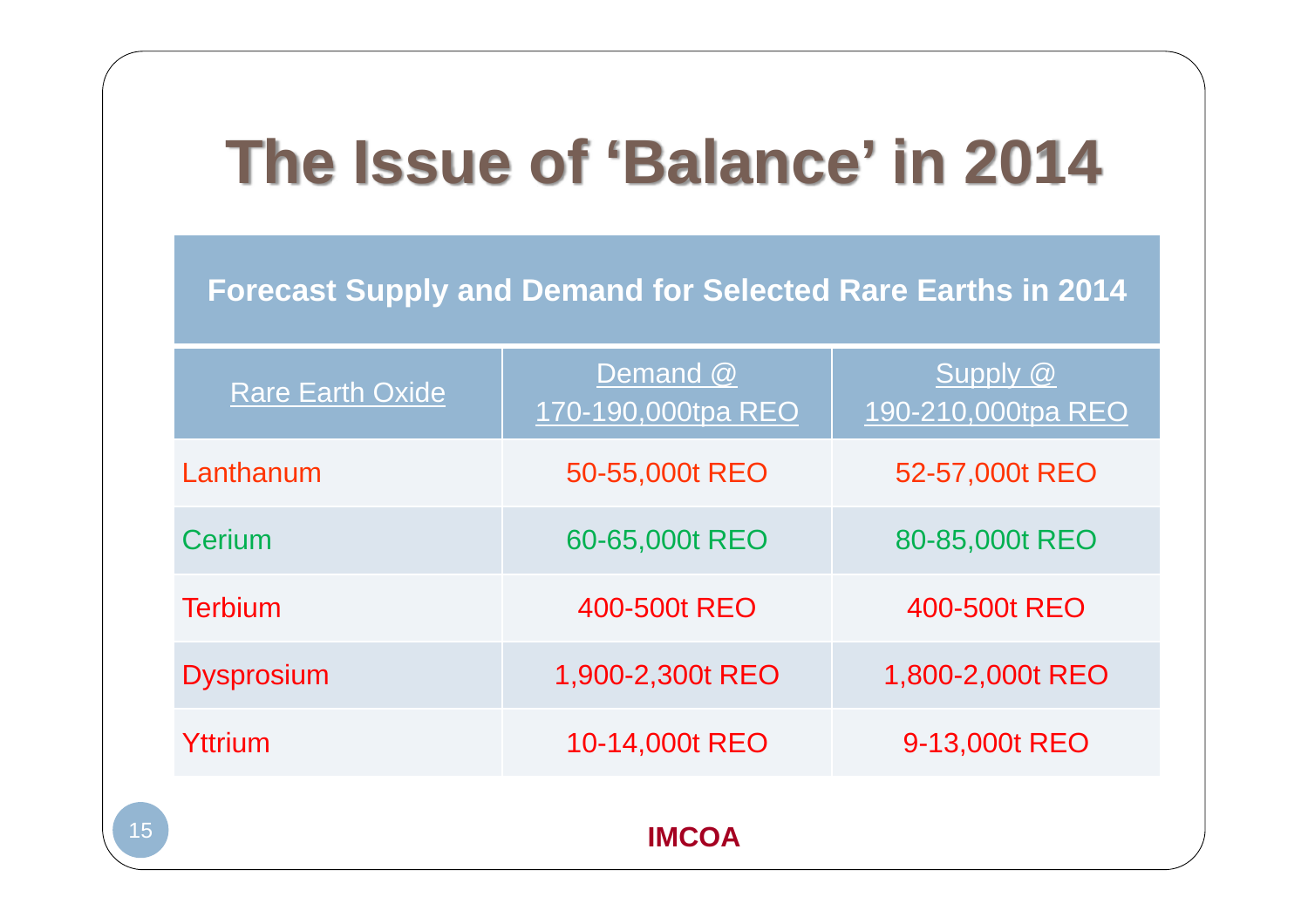### **Rare Earths Supply & Demand**



(Assuming current trends continue, new projects are developed and there is a 'balance' in supply and demand for individual rare earths through extra supply. Source: IMCOA, Roskill, CREIC and Rare Earths Industry Stakeholders. )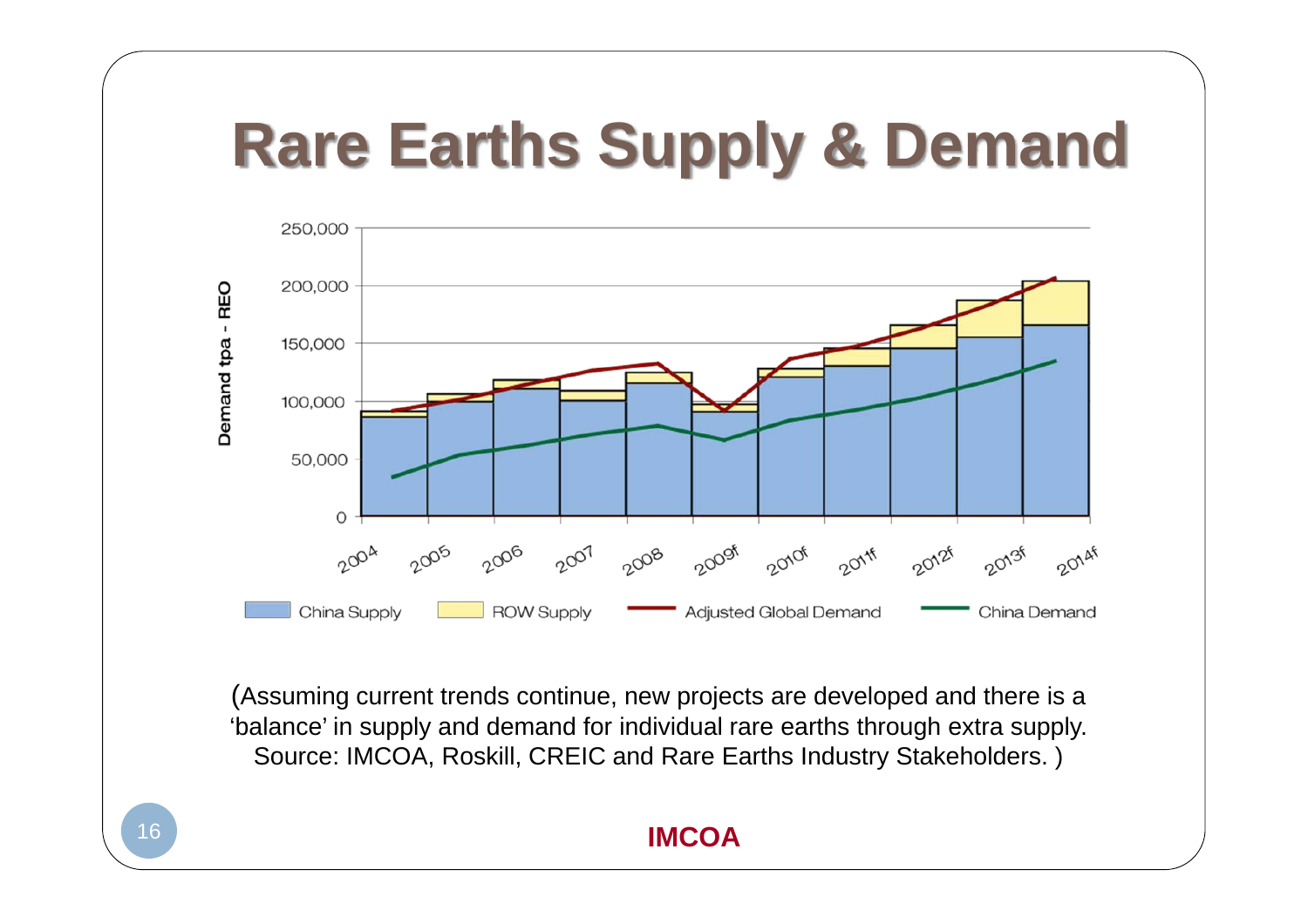# **The Road to Commercial Rare Earths Production: Steps 1 to 3**

- 1.Prove Resource/Reserve:
- 2. Define Process Bench Scale (each orebody is unique)
	- ¾ Beneficiation (increase rare earths mineral concentration; goal is a minimum of 25% REO)
	- $\blacktriangleright$  Extraction (concentration of rare earths into a pure solution)
	- ¾Separation of individual rare earths
	- 3. Pre-Feasibility Study (including raising funds for pilot plant and bankable feasibility study)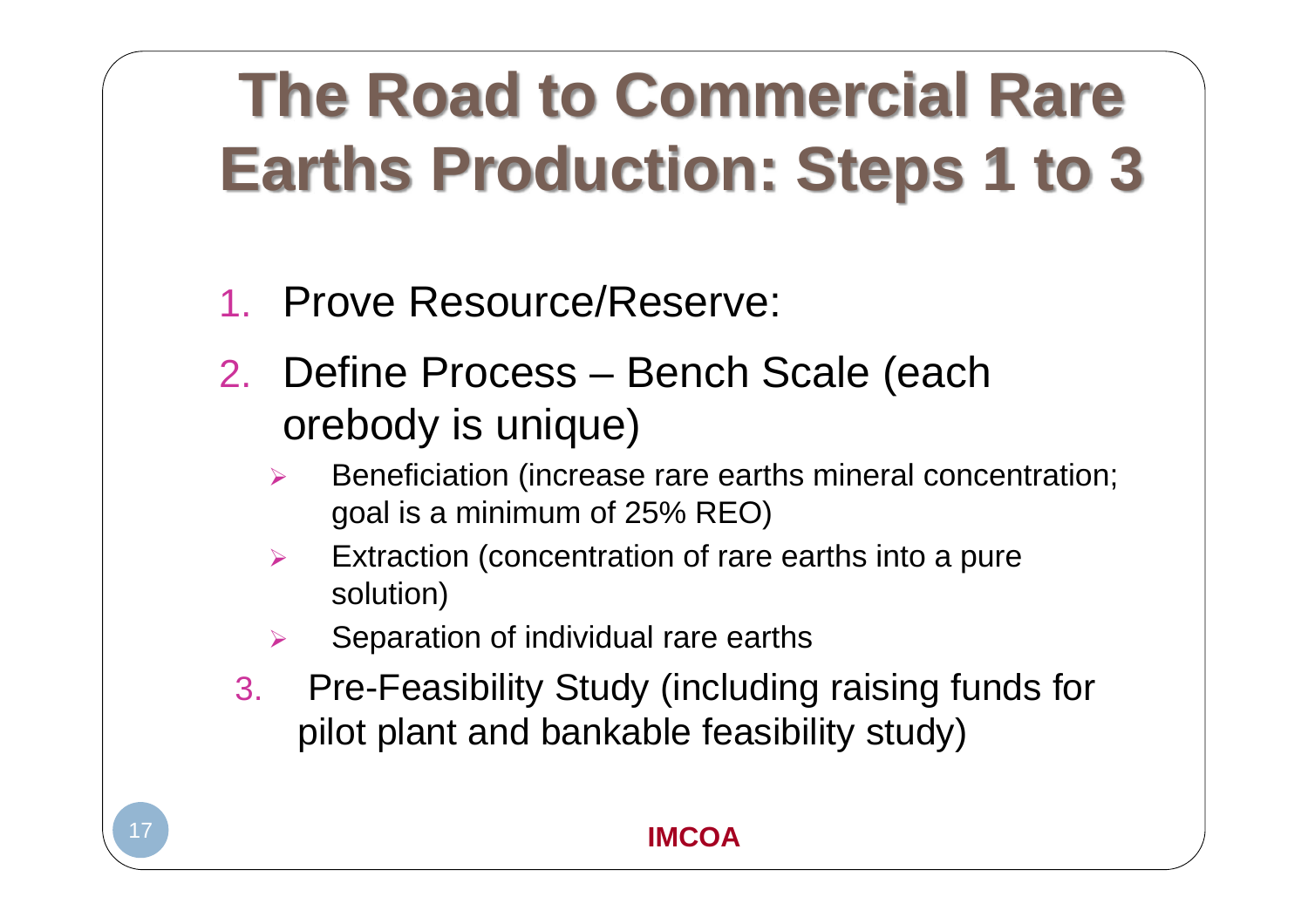# **The Road to Commercial Rare Earths Production: Steps 4 to 6**

- The Demonstrate Plant is often the most important step to commercialisation – **not to be underestimated**
- Demonstrate that the chosen processes are technically and commercially viable through continuously operated pilot plant(s) to produce samples to customer (future) specification(s); to collect data for the Bankable Feasibility Study (BFS) and for the Environmental Impact Assessment :
	- 4. Beneficiation
	- 5. Extraction of rare earths
	- 6. Separation of individual rare earths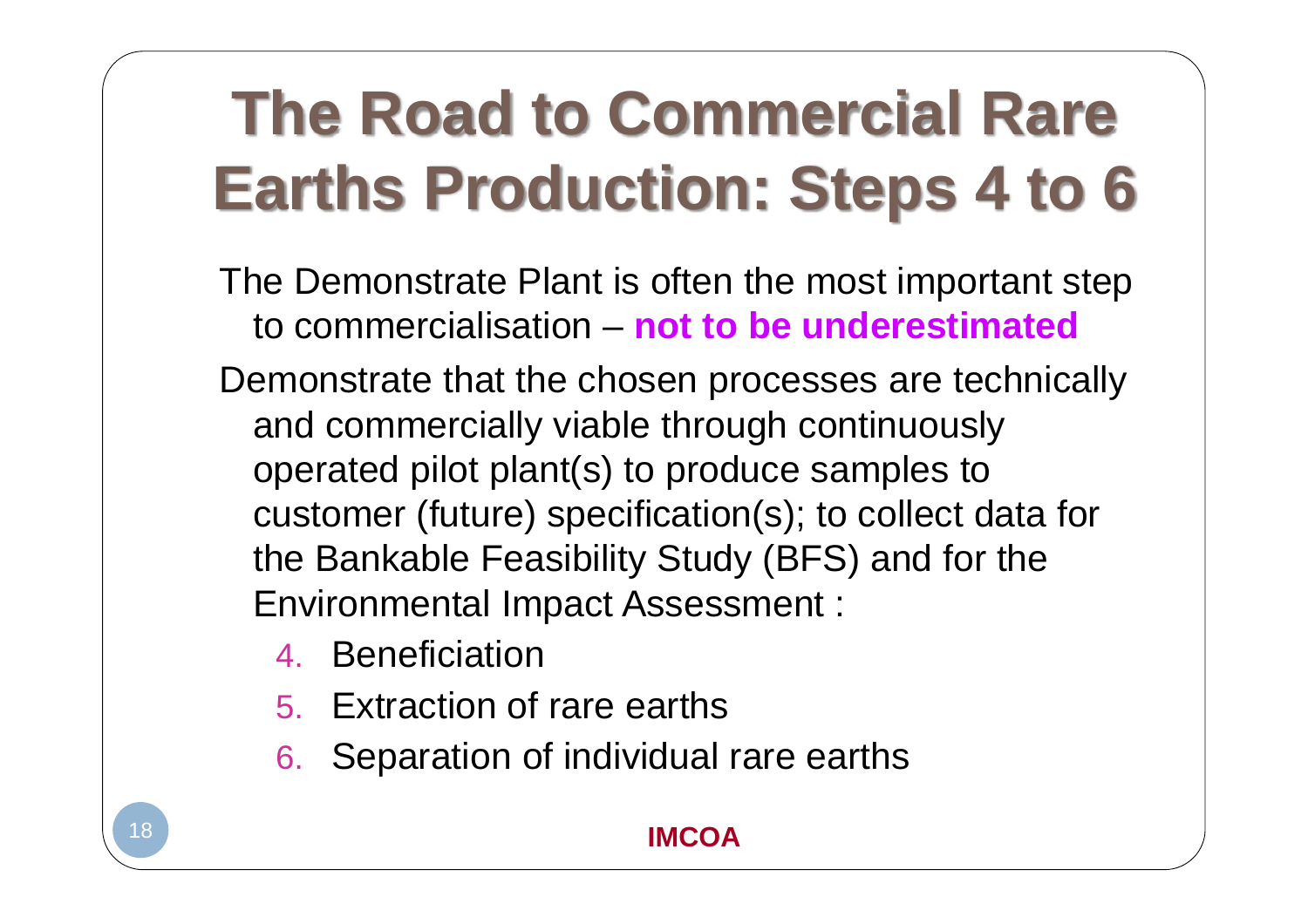### **The Road to Commercial Rare Earths Production: Steps 7 to 10**

- 7. Obtain Project Environmental Approval(s)
- 8. Negotiate Sales Contracts
- 9. Complete Bankable Feasibility Study
- 10. Construction and Start-up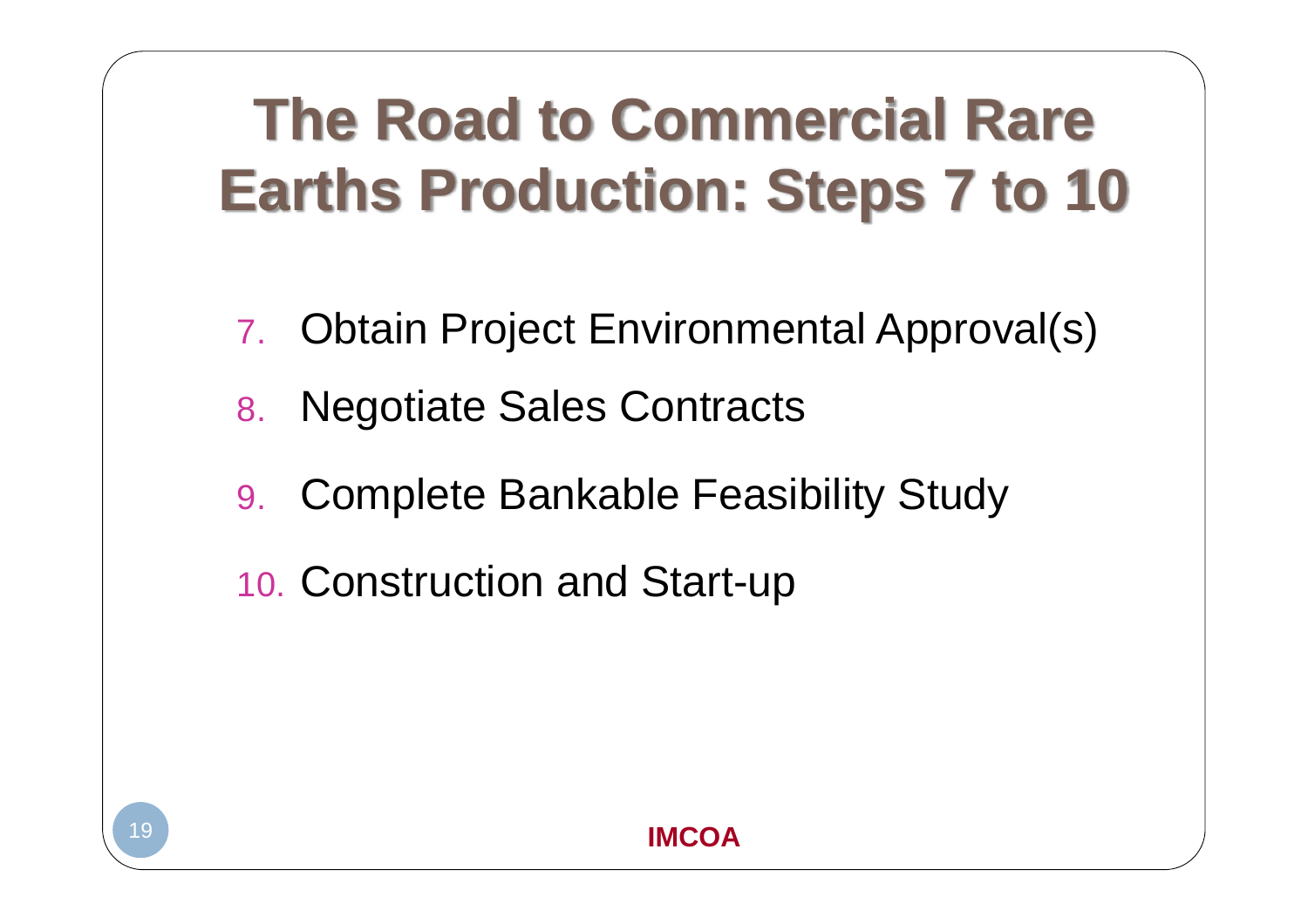## **Potential North American Suppliers**

| <b>Factor</b>                         | <b>Mountain Pass</b><br>(USA)<br><b>RCF, Goldman Sachs</b><br>& Traxys                                               | <b>Hoidas Lake</b><br>(Canada)<br><b>Great Western Minerals</b><br><b>Group</b>                                                    | <b>Nechalacho</b><br>(Canada)<br><b>Avalon Ventures Ltd</b>                                     | <b>Bear Lodge</b><br>(USA)<br><b>Rare Element</b><br><b>Resources Ltd</b>                       |
|---------------------------------------|----------------------------------------------------------------------------------------------------------------------|------------------------------------------------------------------------------------------------------------------------------------|-------------------------------------------------------------------------------------------------|-------------------------------------------------------------------------------------------------|
| <b>Status</b>                         | Re-commissioned<br>separation plant.<br>Feasibility study of re-<br>commencing mining<br>and processing<br>underway. | Advanced exploration.<br>Some preliminary test<br>work completed. Could<br>be supplemented by<br>RareCo Project in South<br>Africa | Pre-feasibility study<br>underway. Some<br>preliminary test work<br>completed.                  | Resource engineering<br>study underway.<br>Process development<br>commenced                     |
| <b>Resource</b>                       | 20Mt @9.2% REO<br>1.8Mt REO contained<br>(a proven reserve)                                                          | 21/2Mt @ 2.4% REO<br>0.06Mt REO (inferred)                                                                                         | 69Mt @2.0%REO<br>1.3Mt REO (inferred)                                                           | 9 Mt @ 4.1% REO<br>0.4 Mt REO (inferred)                                                        |
| <b>Potential</b><br><b>Production</b> | Target: 18,000t pa<br>REO; start-up in 2012                                                                          | 3-5,000 tpa REO<br>Start-up post 2014                                                                                              | 3-5,000 tpa REO<br>Start-up post 2014                                                           | Unknown                                                                                         |
| <b>Critical</b><br><b>Issues</b>      | New owners<br>■Completing DFS<br>-Re starting an 'old'<br>plant.                                                     | Define ore reserve<br>Develop process<br>-Complete DFS<br><b>Approvals</b><br>-Customer support                                    | Define ore reserve<br>Develop process<br>■Complete DFS<br><b>Approvals</b><br>-Customer support | Define ore reserve<br>Develop process<br>■Complete DFS<br><b>Approvals</b><br>-Customer support |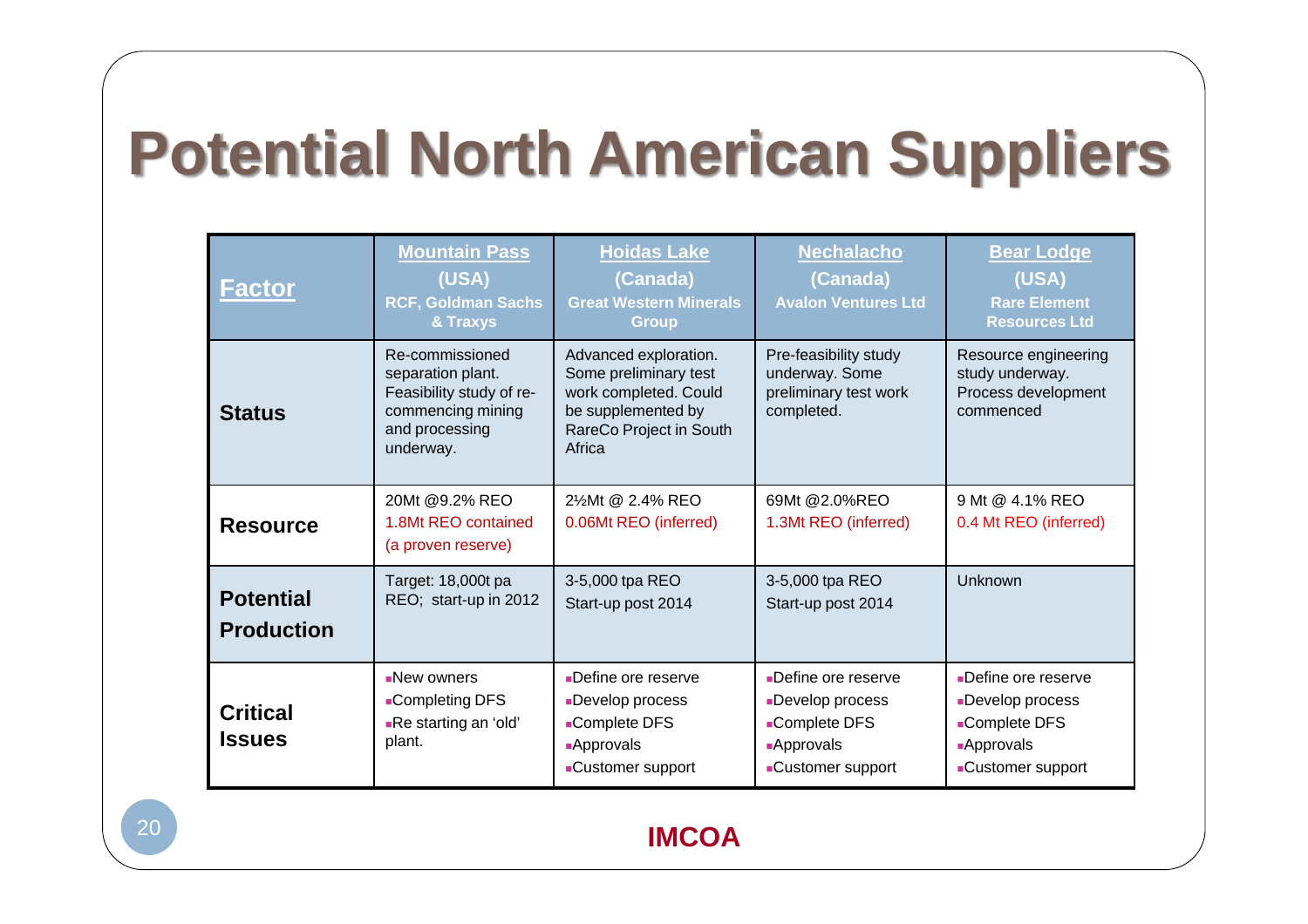## **Other Potential Suppliers**

| <b>Factor</b>                         | <b>Mt Weld</b><br>(Australia/Malaysia)<br><b>Lynas Corporation Ltd</b>                                | <b>Dubbo Zirconia</b><br>(Australia)<br><b>Alkane Resources Ltd</b>                                                           | <b>Nolans</b><br>(Australia)<br><b>Arafura Resources</b><br><b>Ltd</b>                               | <b>Kvanefjeld</b><br>(Greenland)<br><b>Greenland Minerals</b><br>& Energy Ltd                                                |
|---------------------------------------|-------------------------------------------------------------------------------------------------------|-------------------------------------------------------------------------------------------------------------------------------|------------------------------------------------------------------------------------------------------|------------------------------------------------------------------------------------------------------------------------------|
| <b>Status</b>                         | Start-up in late 2010.<br>Project approvals in place.<br>Construction well<br>advanced but suspended  | 3 <sup>rd</sup> generation pilot plant<br>in 'production' for<br>customer samples.<br>Approvals process well<br>advanced      | Pre-feasibility study<br>complete. Pilot plant<br>well advanced.<br>Approvals process<br>started.    | Advanced exploration.<br>Some preliminary test<br>work.                                                                      |
| <b>Resource</b>                       | 12Mt @ 9.7% REO<br>1.2Mt REO contained<br>(a proven reserve)                                          | 73Mt @ 0.9% REO<br>0.65Mt REO contained<br>(a proven reserve)                                                                 | 30Mt @ 2.8% REO<br>0.85Mt REO contained                                                              | 215Mt @ 1.0% REO<br>2.6Mt REO contained                                                                                      |
| <b>Potential</b><br><b>Production</b> | 10,500t REO pa in 2011.<br>Several sales contracts in<br>place. Increase to 21,000t<br>REO in 2012/13 | 2,500tpa REO in<br>2013/14. REOs (20%<br>M&HREEs) will be by-<br>products to zirconium<br>chemical and niobium<br>production. | 20,000 tpa REO in<br>$2013/14$ .<br>Phosphate, calcium<br>chloride & uranium co-<br>products.        | TBA. Potential for rare<br>earths carbonate<br>output to exceed<br>20,000 tpa REO as a<br>co-product to uranium<br>post 2014 |
| <b>Critical</b><br><b>Issues</b>      | <b>Funding issues now</b><br>resolved - no debt.<br>Separation of mining and<br>processing            | -Complete DFS<br>Approvals (started)<br>-Customer support                                                                     | Define ore reserve<br>-Confirm process<br>-Complete DFS<br>-Approvals (started)<br>-Customer support | -Define ore reserve<br>Develop process<br>-Complete DFS<br>-Approvals<br>-Customer support.                                  |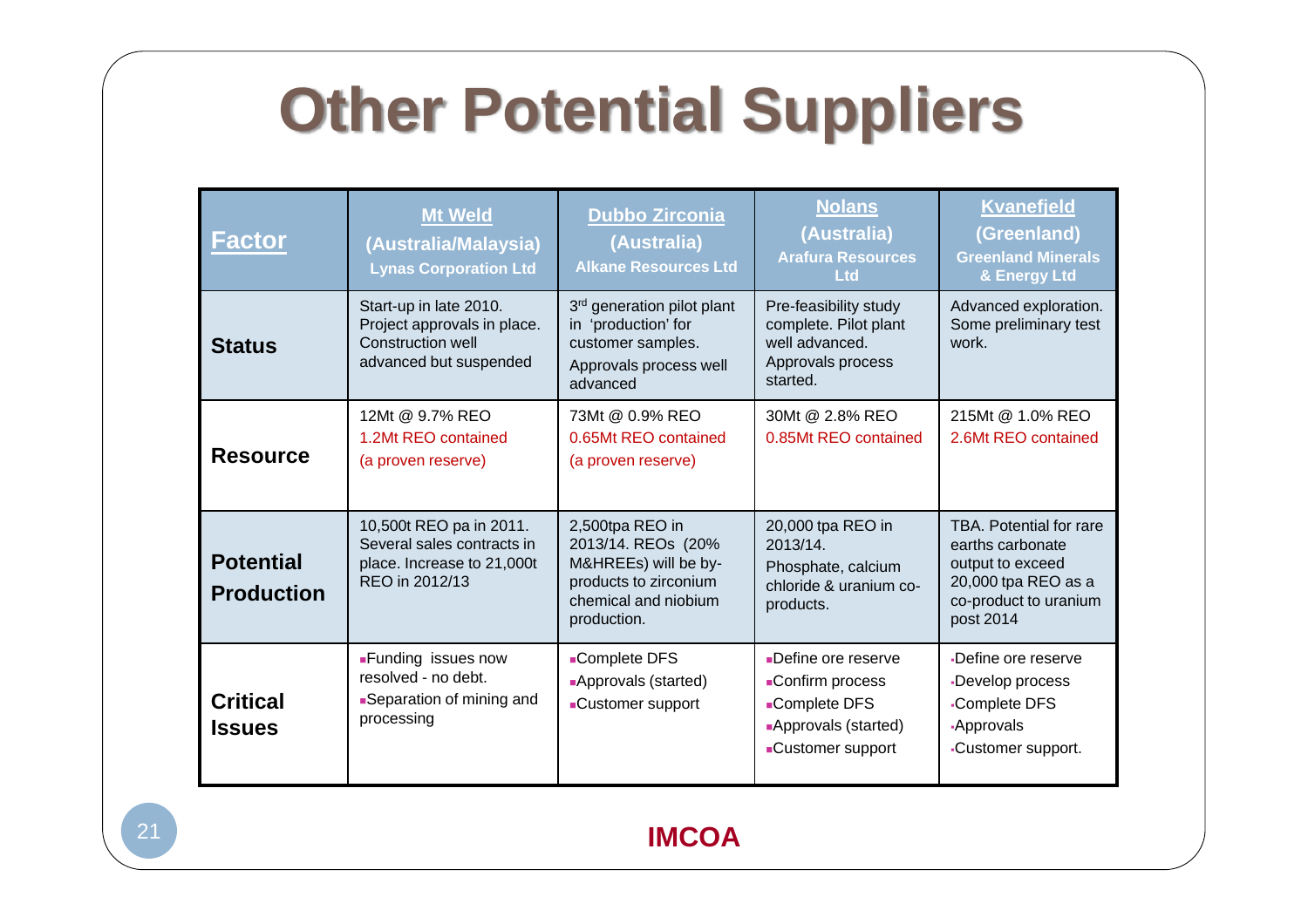#### **The Ten Steps to Rare Earths Commercial Production**

|                                                    | STEP <sub>1</sub> | STEP <sub>2</sub> | STEP <sub>3</sub> | STEP 4        | STEP <sub>5</sub>     | STEP <sub>6</sub> | STEP 7     | STEP 8               | STEP <sub>9</sub> | STEP 10                   |
|----------------------------------------------------|-------------------|-------------------|-------------------|---------------|-----------------------|-------------------|------------|----------------------|-------------------|---------------------------|
|                                                    | Prove             | <b>Process</b>    | Feasibility       | Pre-          | <b>PILOT PLANT(S)</b> |                   | <b>EIS</b> | Letters<br>of Intent | BFS&              | <b>Construction &amp;</b> |
|                                                    | <b>Resource</b>   | <b>Defined</b>    | <b>Study</b>      | Beneficiation | Extraction $ $        | Separation        | Approval   | (LOI)                | <b>Funding</b>    | Start-up                  |
| Mt Weld                                            |                   |                   |                   |               |                       |                   |            |                      |                   |                           |
| (Lynas)                                            |                   |                   |                   |               |                       |                   |            |                      |                   |                           |
| <b>Mountain</b><br>Pass                            |                   |                   |                   |               |                       |                   |            |                      |                   |                           |
| (Molycorp<br>Expansion)                            |                   |                   |                   |               |                       |                   |            |                      |                   |                           |
| <b>Nolans</b>                                      |                   |                   |                   |               |                       |                   |            |                      |                   |                           |
| (Arafura)                                          |                   |                   |                   |               |                       |                   |            |                      |                   |                           |
| <b>Dubbo</b>                                       |                   |                   |                   |               |                       |                   |            |                      |                   |                           |
| (Alkane)                                           |                   |                   |                   |               |                       |                   |            |                      |                   |                           |
| Nechalacho<br>(Avalon)                             |                   |                   |                   |               |                       |                   |            |                      |                   |                           |
| <b>Hoidas Lake</b><br>(GWMG)                       |                   |                   |                   |               |                       |                   |            |                      |                   |                           |
|                                                    |                   |                   |                   |               |                       |                   |            |                      |                   |                           |
| <b>Bear Lodge</b><br>(Rare Element<br>Resources)   |                   |                   |                   |               |                       |                   |            |                      |                   |                           |
| Kvanefjeld<br>(Greenlands<br>Minerals &<br>Energy) |                   |                   |                   |               |                       |                   |            |                      |                   |                           |
|                                                    |                   |                   |                   |               |                       |                   |            |                      |                   |                           |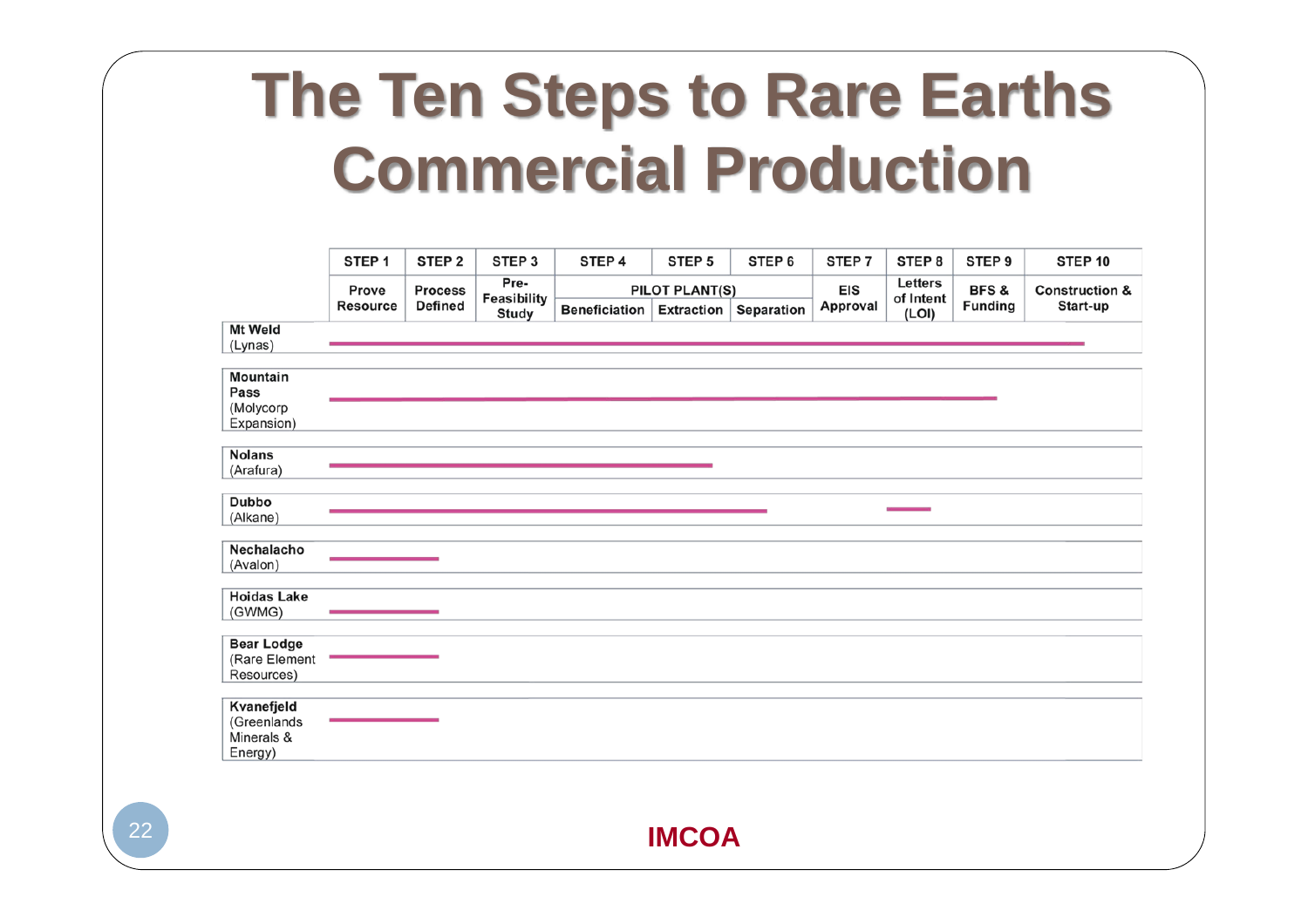# **The Challenges for 2014**

- $\bullet$ Supply will be tight.
- 'Balance' will still be an issue; so prices for Tb, Dy and Y will remain strong.
- $\bullet$ • China: Can the rare earths industry be successfully controlled?
- Will the first of the new non-Chinese projects have been successfully built and commissioned?.